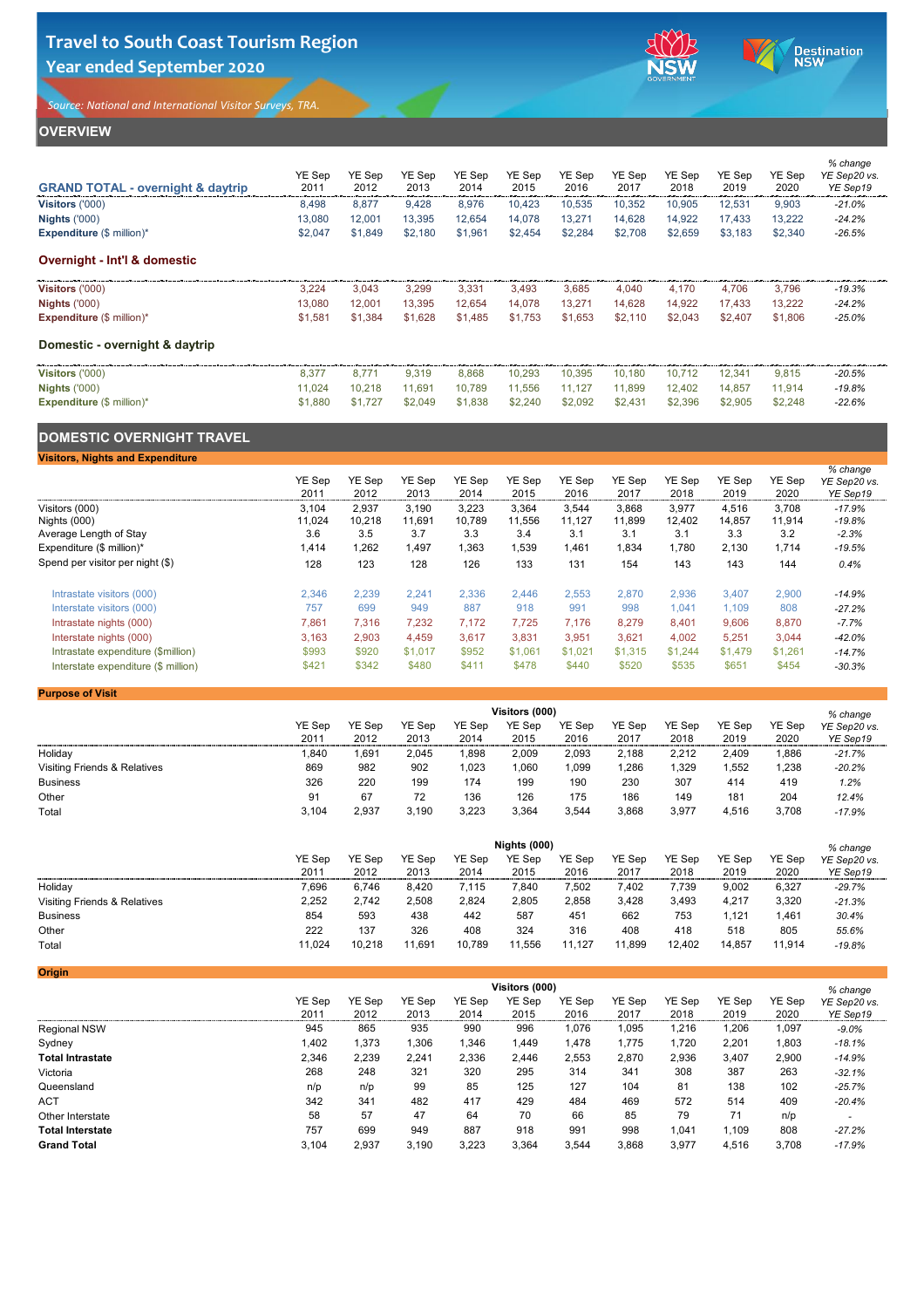# **Travel to South Coast Tourism Region Year ended September 2020**



Destination

*Source: National and International Visitor Surveys, TRA.* 

**Travel Party**

### **Top 3 types of Accommodation used (sorted by the latest year)**

| <b>Age</b> |               |               |               |               |                |               |               |               |               |               |              |
|------------|---------------|---------------|---------------|---------------|----------------|---------------|---------------|---------------|---------------|---------------|--------------|
|            |               |               |               |               | Visitors (000) |               |               |               |               |               | % change     |
|            | <b>YE Sep</b> | <b>YE Sep</b> | <b>YE Sep</b> | <b>YE Sep</b> | <b>YE Sep</b>  | <b>YE Sep</b> | <b>YE Sep</b> | <b>YE Sep</b> | <b>YE Sep</b> | <b>YE Sep</b> | YE Sep20 vs. |
|            | 2011          | 2012          | 2013          | 2014          | 2015           | 2016          | 2017          | 2018          | 2019          | 2020          | YE Sep19     |
| $15 - 29$  | 679           | 644           | 686           | 719           | 749            | 747           | 897           | 841           | 1,011         | 830           | $-17.9%$     |
| 30-39      | 581           | 535           | 541           | 544           | 507            | 606           | 663           | 705           | 739           | 718           | $-2.9%$      |
| 40-49      | 569           | 569           | 589           | 611           | 629            | 673           | 696           | 669           | 743           | 557           | $-25.1%$     |
| 50-59      | 577           | 528           | 615           | 636           | 608            | 680           | 682           | 767           | 734           | 608           | $-17.1%$     |
| 60-69      | 468           | 436           | 523           | 486           | 595            | 563           | 577           | 582           | 820           | 633           | $-22.8%$     |
| $70+$      | 229           | 224           | 236           | 227           | 275            | 275           | 352           | 412           | 468           | 363           | $-22.5%$     |
| Total      | 3,104         | 2,937         | 3,190         | 3,223         | 3,364          | 3,544         | 3,868         | 3,977         | 4,516         | 3,708         | $-17.9%$     |

|                                                                 | Visitors (000)                                                                                                                                                                                                                                                                                                 |                       |                       |                       |                       |                       |                       |                       |                       |                       | % change                 |
|-----------------------------------------------------------------|----------------------------------------------------------------------------------------------------------------------------------------------------------------------------------------------------------------------------------------------------------------------------------------------------------------|-----------------------|-----------------------|-----------------------|-----------------------|-----------------------|-----------------------|-----------------------|-----------------------|-----------------------|--------------------------|
|                                                                 | <b>YE Sep</b><br>2011                                                                                                                                                                                                                                                                                          | <b>YE Sep</b><br>2012 | <b>YE Sep</b><br>2013 | <b>YE Sep</b><br>2014 | <b>YE Sep</b><br>2015 | <b>YE Sep</b><br>2016 | <b>YE Sep</b><br>2017 | <b>YE Sep</b><br>2018 | <b>YE Sep</b><br>2019 | <b>YE Sep</b><br>2020 | YE Sep20 vs.<br>YE Sep19 |
| <b>Travelling alone</b>                                         | 527                                                                                                                                                                                                                                                                                                            | 517                   | 418                   | 531                   | 579                   | 595                   | 776                   | 724                   | 1,012                 | 941                   | $-7.1%$                  |
| Adult couple                                                    | 892                                                                                                                                                                                                                                                                                                            | 836                   | 1,005                 | 920                   | 981                   | 1,015                 | 1,273                 | 1,227                 | 1,367                 | 1,075                 | $-21.3%$                 |
| Family group - parents and children                             | 963                                                                                                                                                                                                                                                                                                            | 885                   | 950                   | 899                   | 889                   | 860                   | 780                   | 787                   | 877                   | 712                   | $-18.8%$                 |
| Friends or relatives travelling together with (out)<br>children | 604                                                                                                                                                                                                                                                                                                            | 592                   | 719                   | 796                   | 820                   | 986                   | 934                   | 1,074                 | 1,070                 | 840                   | $-21.5%$                 |
| Business associates travelling together with (out)<br>spouse    | n/p                                                                                                                                                                                                                                                                                                            | n/p                   | n/p                   | n/p                   | n/p                   | n/p                   | 78                    | 130                   | 137                   | 119                   | $-13.7%$                 |
| Other                                                           | n/p                                                                                                                                                                                                                                                                                                            | n/p                   | n/p                   | n/p                   | n/p                   | n/p                   | n/p                   | n/p                   | n/p                   | n/p                   | $\blacksquare$           |
| Total                                                           | 3,104                                                                                                                                                                                                                                                                                                          | 2,937                 | 3,190                 | 3,223                 | 3,364                 | 3,544                 | 3,868                 | 3,977                 | 4,516                 | 3,708                 | $-17.9%$                 |
| Top 5 Activities (sorted by the latest year)                    |                                                                                                                                                                                                                                                                                                                |                       |                       |                       |                       |                       |                       |                       |                       |                       |                          |
|                                                                 | Visitors (000)<br>$V\Gamma$ $C_{\text{max}}$<br>$V\Gamma$ $C_{AB}$<br>$V\Gamma$ $C_{\text{max}}$<br>$V\Gamma$ $C_{\text{max}}$<br>$V\Gamma$ $C_{\text{max}}$<br>$V\Gamma$ $C_{\text{max}}$<br>$V\Gamma$ $C_{\text{max}}$<br>$V\Gamma$ $C_{\text{max}}$<br>$V\Gamma$ $C_{\rm em}$<br>$V\Gamma$ $C_{\text{max}}$ |                       |                       |                       |                       |                       |                       |                       |                       |                       |                          |

### **Top 3 types of Transport used (sorted by the latest year)**

|                                            | .             |        |               |               |               |               |               |               | 70 VIIUITYV   |        |              |
|--------------------------------------------|---------------|--------|---------------|---------------|---------------|---------------|---------------|---------------|---------------|--------|--------------|
|                                            | <b>YE Sep</b> | YE Sep | <b>YE Sep</b> | <b>YE Sep</b> | <b>YE Sep</b> | <b>YE Sep</b> | <b>YE Sep</b> | <b>YE Sep</b> | <b>YE Sep</b> | YE Sep | YE Sep20 vs. |
|                                            | 2011          | 2012   | 2013          | 2014          | 2015          | 2016          | 2017          | 2018          | 2019          | 2020   | YE Sep19     |
| Eat out / dine at a restaurant and/or cafe | 691,ا         | ,502   | .777          | .711          | 1,976         | 2,049         | 2,380         | 2,464         | 2,934         | 2,078  | $-29.2%$     |
| Go to the beach                            | 1,424         | ,349   | ,657          | ,610          | ,740          | .863          | 2,036         | ,991          | 2,420         | 1,867  | $-22.8%$     |
| Visit friends & relatives                  | 1,316         | ,335   | ,399          | ,419          | ,530          | ,412          | ,724          | . 716.،       | ,956          | 1,482  | $-24.2%$     |
| Sightseeing/looking around                 | 974           | 781    | 971           | 969           | 877           | 908           | ,089          | ,262          | ,486          | 1,029  | $-30.8%$     |
| Pubs, clubs, discos etc                    | 573           | 680    | 724           | 691           | 857           | 721           | 818           | 813           | ,124          | 770    | $-31.5%$     |
|                                            |               |        |               |               |               |               |               |               |               |        |              |

## **INTERNATIONAL OVERNIGHT TRAVEL**

|                                           | <b>Nights (000)</b> |               |               |        |               |        |               |        |               |        | $%$ change   |  |
|-------------------------------------------|---------------------|---------------|---------------|--------|---------------|--------|---------------|--------|---------------|--------|--------------|--|
|                                           | <b>YE Sep</b>       | <b>YE Sep</b> | <b>YE Sep</b> | YE Sep | <b>YE Sep</b> | YE Sep | <b>YE Sep</b> | YE Sep | <b>YE Sep</b> | YE Sep | YE Sep20 vs. |  |
|                                           | 2011                | 2012          | 2013          | 2014   | 2015          | 2016   | 2017          | 2018   | 2019          | 2020   | YE Sep19     |  |
| Friends or relatives property             | 3,319               | 3,397         | 3,674         | 3,461  | 3,931         | 3,355  | 4,130         | 4,317  | 4,524         | 4,123  | $-8.9%$      |  |
| Caravan park or commercial camping ground | 2,232               | 2.143         | 3.111         | 2,602  | 2,788         | 2,573  | 2,184         | 2,315  | 2,438         | 1,923  | $-21.1%$     |  |
| Rented house/apartment/flat or unit       | ,929                | ,589          | ,607          | ,224   | 1,647         | .623   | 1,921         | .794   | .661          | 1,599  | $-3.7%$      |  |

| <b>Visitors, Nights and Expenditure</b> |               |               |               |               |               |               |               |               |               |        |              |
|-----------------------------------------|---------------|---------------|---------------|---------------|---------------|---------------|---------------|---------------|---------------|--------|--------------|
|                                         |               |               |               |               |               |               |               |               |               |        | % change     |
|                                         | <b>YE Sep</b> | <b>YE Sep</b> | <b>YE Sep</b> | <b>YE Sep</b> | <b>YE Sep</b> | <b>YE Sep</b> | <b>YE Sep</b> | <b>YE Sep</b> | <b>YE Sep</b> | YE Sep | YE Sep20 vs. |
|                                         | 2011          | 2012          | 2013          | 2014          | 2015          | 2016          | 2017          | 2018          | 2019          | 2020   | YE Sep19     |
| Visitors (000)                          | 121           | 105           | 110           | 108           | 129           | 141           | 172           | 193           | 190           | 88     | $-53.7%$     |
| Nights (000)                            | 2,056         | 1,783         | ,704          | 865,          | 2,522         | 2,144         | 2,729         | 2,520         | 2,576         | 1,308  | $-49.2%$     |
| Average Length of Stay                  | 17.0          | 16.9          | 15.5          | 17.2          | 19.5          | 15.2          | 15.9          | 13.1          | 13.6          | 14.9   | 9.6%         |
| Expenditure $(\$$ million)*             | 167           | 122           | 131           | 122           | 215           | 192           | 276           | 263           | 278           | 92     | $-66.9%$     |
| Spend per visitor per night (\$)        | 81            | 68            | 77            | 66            | 85            | 90            | 101           | 104           | 108           | 70     | $-34.9%$     |

|                                | Visitors (000) |               |               |               |               |               |               |               |               |        | % change     |
|--------------------------------|----------------|---------------|---------------|---------------|---------------|---------------|---------------|---------------|---------------|--------|--------------|
|                                | <b>YE Sep</b>  | <b>YE Sep</b> | <b>YE Sep</b> | <b>YE Sep</b> | <b>YE Sep</b> | <b>YE Sep</b> | <b>YE Sep</b> | <b>YE Sep</b> | <b>YE Sep</b> | YE Sep | YE Sep20 vs. |
|                                | 2011           | 2012          | 2013          | 2014          | 2015          | 2016          | 2017          | 2018          | 2019          | 2020   | YE Sep19     |
| Private vehicle or company car | 2,827          | 2,703         | 2,933         | 2,921         | 3,043         | 3,242         | 3,534         | 3,624         | 4,094         | 3,408  | $-16.8%$     |
| <b>Aircraft</b>                | 82             | 54            | 77            | 98            | 121           | 131           | 141           | 107           | 138           | 100    | $-27.9%$     |
| Railway                        | 76             | 66            | 67            | 83            | 101           | 96            | 95            | 96            | 131           | 83     | $-36.6%$     |

| <b>Purpose of Visit</b>                 |               |               |               |               |                |               |               |               |               |               |              |
|-----------------------------------------|---------------|---------------|---------------|---------------|----------------|---------------|---------------|---------------|---------------|---------------|--------------|
|                                         |               |               |               |               | Visitors (000) |               |               |               |               |               | % change     |
|                                         | <b>YE Sep</b> | <b>YE Sep</b> | <b>YE Sep</b> | <b>YE Sep</b> | <b>YE Sep</b>  | <b>YE Sep</b> | <b>YE Sep</b> | <b>YE Sep</b> | <b>YE Sep</b> | <b>YE Sep</b> | YE Sep20 vs. |
|                                         | 2011          | 2012          | 2013          | 2014          | 2015           | 2016          | 2017          | 2018          | 2019          | 2020          | YE Sep19     |
| Holiday                                 | 73            | 59            | 69            | 66            | 78             | 86            | 111           | 124           | 124           | 53            | -57.4%       |
| <b>Visiting Friends &amp; Relatives</b> | 34            | 33            | 29            | 32            | 38             | 42            | 43            | 55            | 47            | 28            | $-40.0\%$    |
| <b>Business</b>                         |               | 8             | 8             | 5             | n/p            | n/p           | 8             |               | 10            | n/p           |              |
| Employment                              | n/p           | n/p           | n/p           | n/p           | n/p            | n/p           | n/p           | n/p           | n/p           | n/p           |              |
| <b>Education</b>                        | 9             | $\mathbf b$   | .5            | 5             | 8              | 8             | 9             |               | 9             | 3             | $-65.9%$     |
| Other <sup>^</sup>                      | n/p           | n/p           | n/p           | n/p           | n/p            | n/p           | n/p           | n/p           | n/p           | n/p           |              |
| Total                                   | 121           | 105           | 110           | 108           | 129            | 141           | 172           | 193           | 190           | 88            | $-53.7%$     |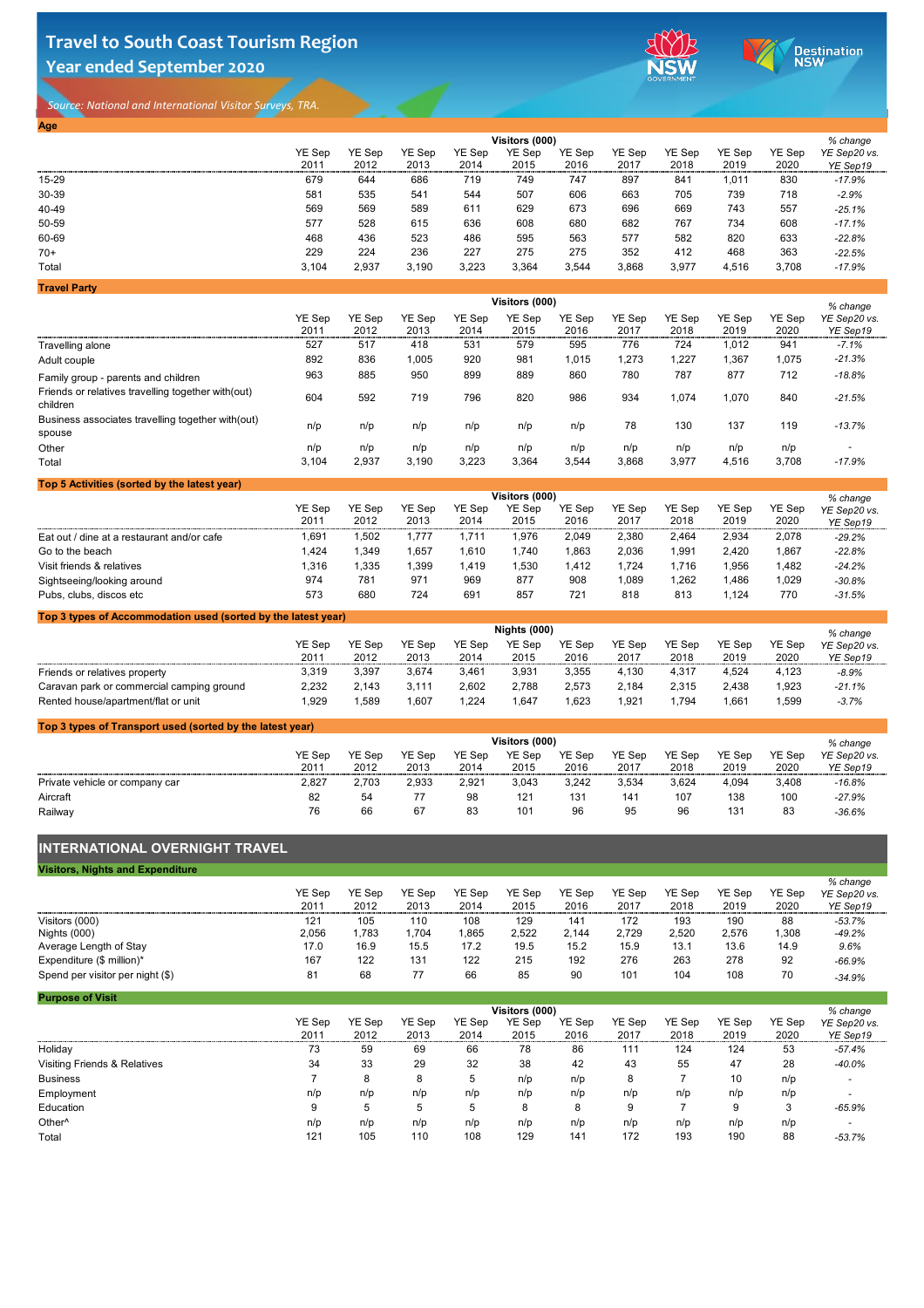# **Travel to South Coast Tourism Region Year ended September 2020**



Destination<br>NSW

*Source: National and International Visitor Surveys, TRA.* 

| <b>Purpose of Visit</b>                   |                       |               |               |               |                       |               |               |               |               |               |              |
|-------------------------------------------|-----------------------|---------------|---------------|---------------|-----------------------|---------------|---------------|---------------|---------------|---------------|--------------|
|                                           |                       |               |               |               | <b>Nights (000)</b>   |               |               |               |               |               | % change     |
|                                           | <b>YE Sep</b>         | <b>YE Sep</b> | <b>YE Sep</b> | <b>YE Sep</b> | <b>YE Sep</b>         | <b>YE Sep</b> | <b>YE Sep</b> | <b>YE Sep</b> | <b>YE Sep</b> | YE Sep        | YE Sep20 vs. |
|                                           | 2011                  | 2012          | 2013          | 2014          | 2015                  | 2016          | 2017          | 2018          | 2019          | 2020          | YE Sep19     |
| Holiday                                   | 344                   | 366           | 362           | 541           | 418                   | 461           | 455           | 643           | 628           | 265           | $-57.8%$     |
| <b>Visiting Friends &amp; Relatives</b>   | 472                   | 544           | 486           | 519           | 626                   | 607           | 658           | 789           | 738           | 470           | $-36.3%$     |
| <b>Business</b>                           | 62                    | 114           | 73            | 65            | n/p                   | n/p           | 193           | 42            | 81            | n/p           |              |
| Employment                                | n/p                   | n/p           | n/p           | n/p           | n/p                   | n/p           | n/p           | n/p           | n/p           | n/p           |              |
| <b>Education</b>                          | 1,042                 | 580           | 616           | 583           | 959                   | 860           | 1,191         | 800           | 1,052         | 438           | $-58.4%$     |
| Other <sup>^</sup>                        | n/p                   | n/p           | n/p           | n/p           | n/p                   | n/p           | n/p           | n/p           | n/p           | n/p           |              |
| Total                                     | 2,056                 | 1,783         | 1,704         | 1,865         | 2,522                 | 2,144         | 2,729         | 2,520         | 2,576         | 1,308         | $-49.2%$     |
| Top 3 Int'l source markets to South Coast |                       |               |               |               |                       |               |               |               |               |               |              |
|                                           |                       |               |               |               | <b>Visitors (000)</b> |               |               |               |               |               | % change     |
|                                           | <b>YE Sep</b>         | <b>YE Sep</b> | <b>YE Sep</b> | <b>YE Sep</b> | <b>YE Sep</b>         | <b>YE Sep</b> | <b>YE Sep</b> | <b>YE Sep</b> | <b>YE Sep</b> | <b>YE Sep</b> | YE Sep20 vs. |
|                                           | 2011                  | 2012          | 2013          | 2014          | 2015                  | 2016          | 2017          | 2018          | 2019          | 2020          | YE Sep19     |
| <b>United Kingdom</b>                     | 29                    | 21            | 19            | 18            | 22                    | 22            | 28            | 31            | 27            | 17            | $-36.7%$     |
| <b>New Zealand</b>                        | 12                    | 13            | 13            | 11            | 11                    | 13            | 14            | 12            | 18            | 10            | $-45.2%$     |
| <b>United States of America</b>           | 12                    | 13            | 12            | 14            | 11                    | 19            | 17            | 24            | 25            | 8             | $-67.2%$     |
| <b>Age</b>                                |                       |               |               |               |                       |               |               |               |               |               |              |
|                                           | <b>Visitors (000)</b> |               |               |               |                       |               |               |               |               |               |              |

|              | <b>YE Sep</b><br>2011 | YE Sep<br>2012 | <b>YE Sep</b><br>2013 | <b>YE Sep</b><br>2014 | <b>YE Sep</b><br>2015 | <b>YE Sep</b><br>2016 | <b>YE Sep</b><br>2017 | <b>YE Sep</b><br>2018 | <b>YE Sep</b><br>2019 | <b>YE Sep</b><br>2020 | 70 GHANG<br>YE Sep20 vs.<br>YE Sep19 |  |
|--------------|-----------------------|----------------|-----------------------|-----------------------|-----------------------|-----------------------|-----------------------|-----------------------|-----------------------|-----------------------|--------------------------------------|--|
| $15 - 29$    | 42                    | 35             | 39                    | 38                    | 43                    | 49                    | 55                    | 59                    | 59                    | 26                    | $-55.2%$                             |  |
| 30-39        | 18                    | 16             | 16                    | 13                    | 17                    | 21                    | 25                    | 24                    | 29                    | 12                    | $-59.4%$                             |  |
| 40-49        | 17                    | 16             | 17                    | 16                    | 19                    | 13                    | 24                    | 24                    | 21                    | 11                    | $-47.6%$                             |  |
| 50-59        | 18                    | 16             | 13                    | 15                    | 20                    | 23                    | 31                    | 31                    | 40                    | 16                    | -59.4%                               |  |
| 60-69        | 20                    | 18             | 18                    | 18                    | 24                    | 23                    | 27                    | 37                    | 27                    | 15                    | $-45.2%$                             |  |
| $70+$        | n/p                   |                |                       | 8                     | 6                     | 12                    | 9                     | 18                    | 14                    | n/p                   | $\overline{\phantom{0}}$             |  |
| <b>Total</b> | 121                   | 105            | 110                   | 108                   | 129                   | 141                   | 172                   | 193                   | 190                   | 88                    | $-53.7\%$                            |  |
|              |                       |                |                       |                       |                       |                       |                       |                       |                       |                       |                                      |  |

**First or Return Visitor to Australia**

|                                                                       | <b>Visitors (000)</b> |                       |                       |                       |                       |                       |                       |                       |                       |                       |                                      |  |
|-----------------------------------------------------------------------|-----------------------|-----------------------|-----------------------|-----------------------|-----------------------|-----------------------|-----------------------|-----------------------|-----------------------|-----------------------|--------------------------------------|--|
|                                                                       | <b>YE Sep</b><br>2011 | <b>YE Sep</b><br>2012 | <b>YE Sep</b><br>2013 | <b>YE Sep</b><br>2014 | <b>YE Sep</b><br>2015 | <b>YE Sep</b><br>2016 | <b>YE Sep</b><br>2017 | <b>YE Sep</b><br>2018 | <b>YE Sep</b><br>2019 | <b>YE Sep</b><br>2020 | % change<br>YE Sep20 vs.<br>YE Sep19 |  |
| <b>Travelling alone</b>                                               | 63                    | 56                    | 50                    | 59                    | 65                    | 73                    | 91                    | 95                    | 91                    | 46                    | $-49.6%$                             |  |
| Adult couple                                                          | 34                    | 27                    | 36                    | 27                    | 42                    | 36                    | 40                    | 57                    | 47                    | 25                    | $-46.0%$                             |  |
| Family group - parent(s) and children                                 | 10                    | 11                    | 11                    | 10                    | 10                    | 17                    | 19                    | 16                    | 26                    | 11                    | $-59.0%$                             |  |
| Friends and/ or relatives travelling together                         | 12                    | 9                     | 10                    | 11                    | 11                    | 12                    | 19                    | 23                    | 23                    | n/p                   |                                      |  |
| Business associates travelling together with (out)<br>spouse          | n/p                   | n/p                   | n/p                   | n/p                   | n/p                   | n/p                   | n/p                   | n/p                   | n/p                   | n/p                   |                                      |  |
| Other                                                                 | n/p                   | n/p                   | n/p                   | n/p                   | n/p                   | n/p                   | n/p                   | n/p                   | n/p                   | n/p                   |                                      |  |
| <b>Total</b>                                                          | 121                   | 105                   | 110                   | 108                   | 129                   | 141                   | 172                   | 193                   | 190                   | 88                    | $-53.7%$                             |  |
| Top 5 activities on the trip to Australia (sorted by the latest year) |                       |                       |                       |                       |                       |                       |                       |                       |                       |                       |                                      |  |
|                                                                       |                       |                       |                       |                       | $\frac{1}{2}$         |                       |                       |                       |                       |                       |                                      |  |

### **Top 3 types of Accommodation (sorted by the latest year)**

|                                            | Visitors (000)        |                       |                       |                       |                       |                       |                       |                       |                       |                |                                      |  |
|--------------------------------------------|-----------------------|-----------------------|-----------------------|-----------------------|-----------------------|-----------------------|-----------------------|-----------------------|-----------------------|----------------|--------------------------------------|--|
|                                            | <b>YE Sep</b><br>2011 | <b>YE Sep</b><br>2012 | <b>YE Sep</b><br>2013 | <b>YE Sep</b><br>2014 | <b>YE Sep</b><br>2015 | <b>YE Sep</b><br>2016 | <b>YE Sep</b><br>2017 | <b>YE Sep</b><br>2018 | <b>YE Sep</b><br>2019 | YE Sep<br>2020 | % change<br>YE Sep20 vs.<br>YE Sep19 |  |
| Eat out / dine at a restaurant and/or cafe | 107                   | 93                    | 98                    | 97                    | 120                   | 133                   | 163                   | 181                   | 178                   | 81             | $-54.4%$                             |  |
| Go to the beach                            | 101                   | 86                    | 92                    | 90                    | 109                   | 120                   | 148                   | 171                   | 165                   | 73             | $-55.4%$                             |  |
| Sightseeing/looking around                 | 96                    | 82                    | 86                    | 88                    | 106                   | 114                   | 142                   | 155                   | 157                   | 67             | $-57.5%$                             |  |
| Go shopping for pleasure                   | 88                    | 79                    | 83                    | 82                    | 103                   | 115                   | 133                   | 145                   | 147                   | 62             | $-58.0%$                             |  |
| Visit national parks / state parks         | 69                    | 63                    | 72                    | 69                    | 83                    | 98                    | 117                   | 133                   | 126                   | 55             | $-56.3%$                             |  |

|                     |        |               | % change      |               |               |               |               |               |               |        |              |
|---------------------|--------|---------------|---------------|---------------|---------------|---------------|---------------|---------------|---------------|--------|--------------|
|                     | YE Sep | <b>YE Sep</b> | <b>YE Sep</b> | <b>YE Sep</b> | <b>YE Sep</b> | <b>YE Sep</b> | <b>YE Sep</b> | <b>YE Sep</b> | <b>YE Sep</b> | YE Sep | YE Sep20 vs. |
|                     | 2011   | 2012          | 2013          | 2014          | 2015          | 2016          | 2017          | 2018          | 2019          | 2020   | YE Sep19     |
| <b>First visit</b>  | 51     | 41            | 48            | 51            | 61            | 66            | 75            | 82            | 84            | 33     | $-60.5%$     |
| <b>Return visit</b> | 70     | 58            | 62            | 57            | 68            | 75            | 97            | 111           | 106           | 55     | $-48.3%$     |
| Total               | 121    | 105           | 110           | 108           | 129           | 141           | 172           | 193           | 190           | 88     | $-53.7%$     |

#### **Top 3 types of Transport used (sorted by the latest year)**

|                                                           | <b>YE Sep</b><br>2011 | <b>YE Sep</b><br>2012 | <b>YE Sep</b><br>2013 | <b>YE Sep</b><br>2014 | <b>YE Sep</b><br>2015 | <b>YE Sep</b><br>2016 | <b>YE Sep</b><br>2017 | <b>YE Sep</b><br>2018 | <b>YE Sep</b><br>2019 | <b>YE Sep</b><br>2020 | % change<br>YE Sep20 vs.<br>YE Sep19 |
|-----------------------------------------------------------|-----------------------|-----------------------|-----------------------|-----------------------|-----------------------|-----------------------|-----------------------|-----------------------|-----------------------|-----------------------|--------------------------------------|
| Friends or relatives property                             | 583                   | 678                   | 563                   | 610                   | 826                   | 747                   | 741                   | 839                   | 687                   | 471                   | $-31.4%$                             |
| Rented house/apartment/flat or unit                       | 931                   | 680                   | 706                   | 592                   | 1,056                 | 679                   | ,249                  | 942                   | 1,027                 | 419                   | $-59.2%$                             |
| Commercial boat/houseboat/cabin cruiser or cruise<br>ship | n/p                   | n/p                   | n/p                   | n/p                   | n/p                   | n/p                   | n/p                   | n/p                   | n/p                   | n/p                   |                                      |

|                                |        |               | % change      |               |               |        |               |               |               |               |              |
|--------------------------------|--------|---------------|---------------|---------------|---------------|--------|---------------|---------------|---------------|---------------|--------------|
|                                | YE Sep | <b>YE Sep</b> | <b>YE Sep</b> | <b>YE Sep</b> | <b>YE Sep</b> | YE Sep | <b>YE Sep</b> | <b>YE Sep</b> | <b>YE Sep</b> | <b>YE Sep</b> | YE Sep20 vs. |
|                                | 2011   | 2012          | 2013          | 2014          | 2015          | 2016   | 2017          | 2018          | 2019          | 2020          | YE Sep19     |
| Private vehicle or company car | 50     | 50            | 47            | 45            | 56            | 57     | 64            | 79            | 65            | 35            | $-46.9%$     |
| <b>Rental car</b>              | 32     | 23            | 27            | 29            | 33            | 34     | 41            | 48            | 56            | 25            | $-54.6%$     |
| Local public transport         |        |               |               |               |               |        |               | 16            |               |               | $-45.8%$     |